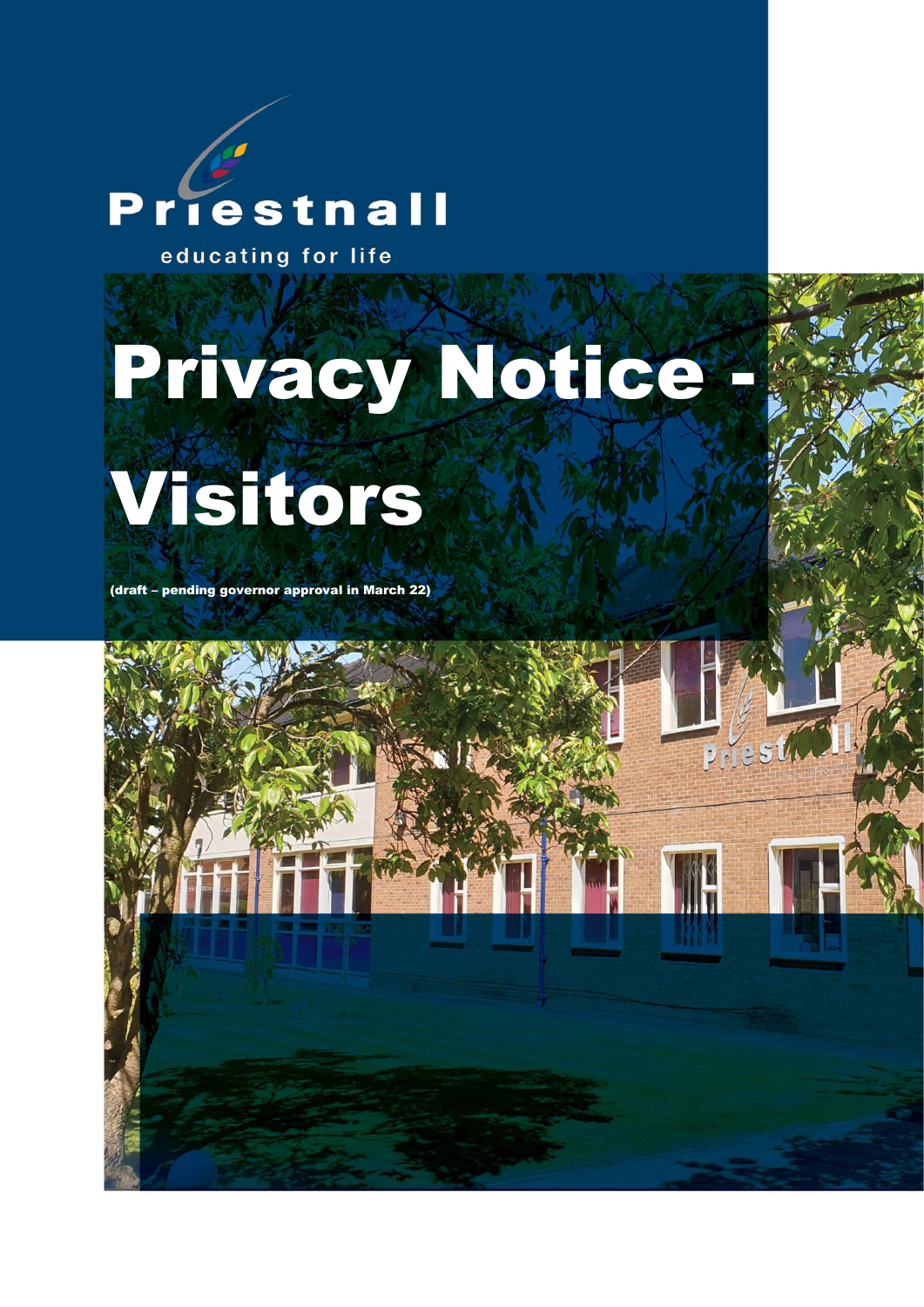# **How we use visitors data;**

We Priestnall School are a data controller for the purpose of the UK General Data Protection Regulation (GDPR). We do not receive any visitor data from third parties, all information is received from the individuals upon their arrival at the school.

If you are visiting the school, you will be required to sign in at reception and show some ID to reception staff if you are not known to them.

### **We collect your information to;**

- safeguard all children and staff both during and outside of school hours when they are on our site
- ensure that all children and staff learn and work in an environment where they are safe and free from harm
- issue visitor passes
- keep a log of visitors in the building

# **The categories of visitor data we collect include;**

Personal information such as;

• Name, organisation, image, vehicle registration, DBS information

# **The lawful basis on which we use this information;**

#### **Public Task;**

We are required to process visitor data in order to comply with our public task;

- ensure that the security of our pupils, staff, visitors, buildings and their contents are maintained at all times.
- Maintain logs of individuals in the building to comply with health and safety obligations

The following information is processed as a result of the schools' public task;

• Name, organisation, image, vehicle registration, DBS information

# **Storing visitor data;**

We hold all visitor data in line with the agreed retention schedule. [Link to the retention schedule]